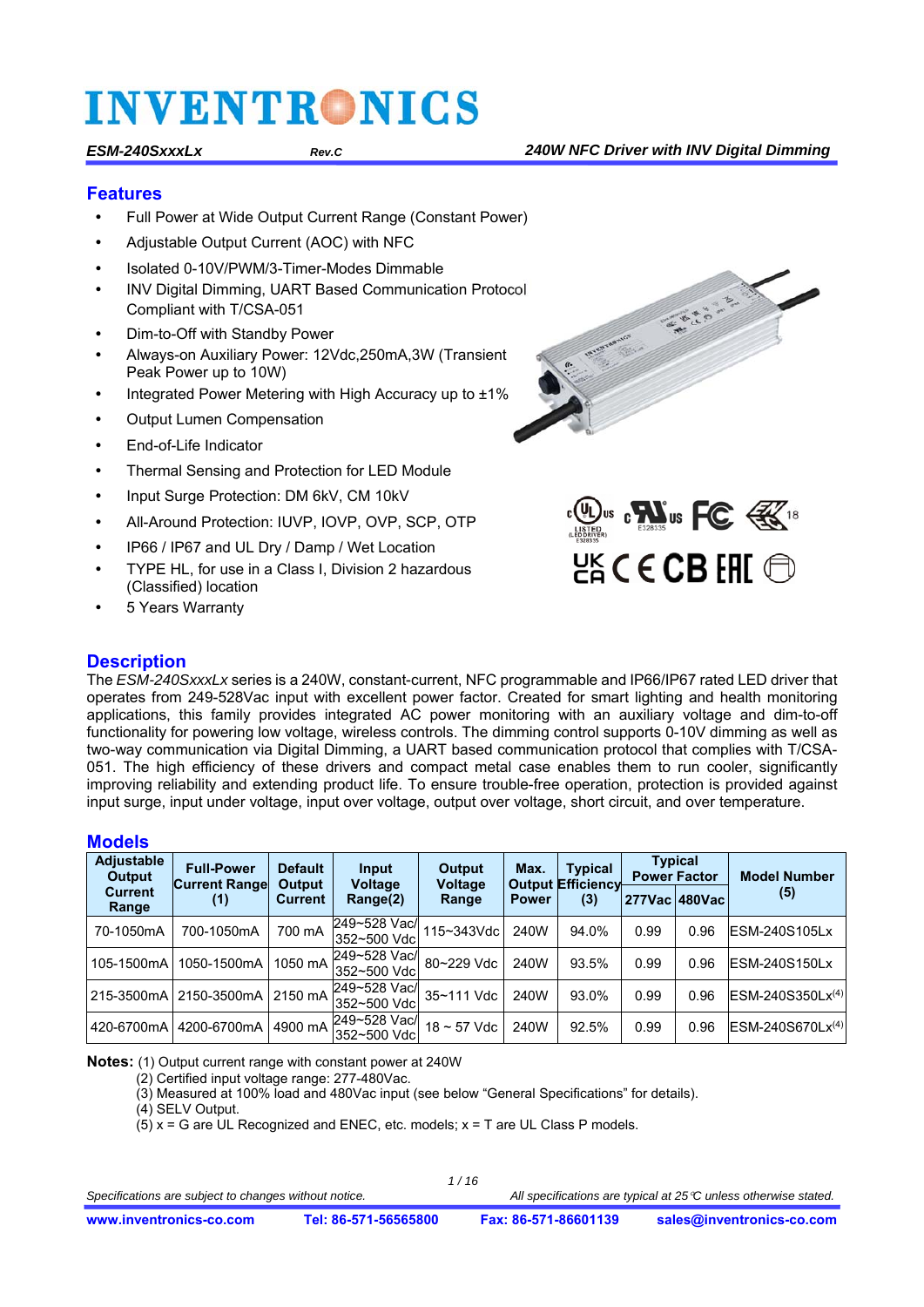*ESM-240SxxxLx Rev.C 240W NFC Driver with INV Digital Dimming* 



 **I-V Operation Area** 



### **Input Specifications**

| <b>Parameter</b>        | Min.               | Typ.                     | Max.              | <b>Notes</b>                                                                                                         |
|-------------------------|--------------------|--------------------------|-------------------|----------------------------------------------------------------------------------------------------------------------|
| Input AC Voltage        | 249 Vac            | $\blacksquare$           | 528 Vac           |                                                                                                                      |
| Input DC Voltage        | 352 Vdc<br>500 Vdc |                          |                   |                                                                                                                      |
| Input Frequency         | 47 Hz              |                          | 63 Hz             |                                                                                                                      |
|                         |                    |                          | 0.75 MIU          | UL 8750; 480Vac/ 60Hz                                                                                                |
| Leakage Current         |                    | $\blacksquare$           | $0.70 \text{ mA}$ | IEC 60598-1; 480Vac/ 60Hz                                                                                            |
|                         |                    | $\overline{\phantom{0}}$ | 1.10A             | Measured at 100% load and 277 Vac input.                                                                             |
| Input AC Current        |                    |                          | 0.65A             | Measured at 100% load and 480 Vac input.                                                                             |
| Inrush Current( $12$ t) |                    | ٠                        | 2.10 $A^2$ s      | At 480Vac input, 25°C cold start,<br>duration=520 µs, 10%lpk-10%lpk. See<br>Inrush Current Waveform for the details. |

*2 / 16*

*Specifications are subject to changes without notice. All specifications are typical at 25C unless otherwise stated.*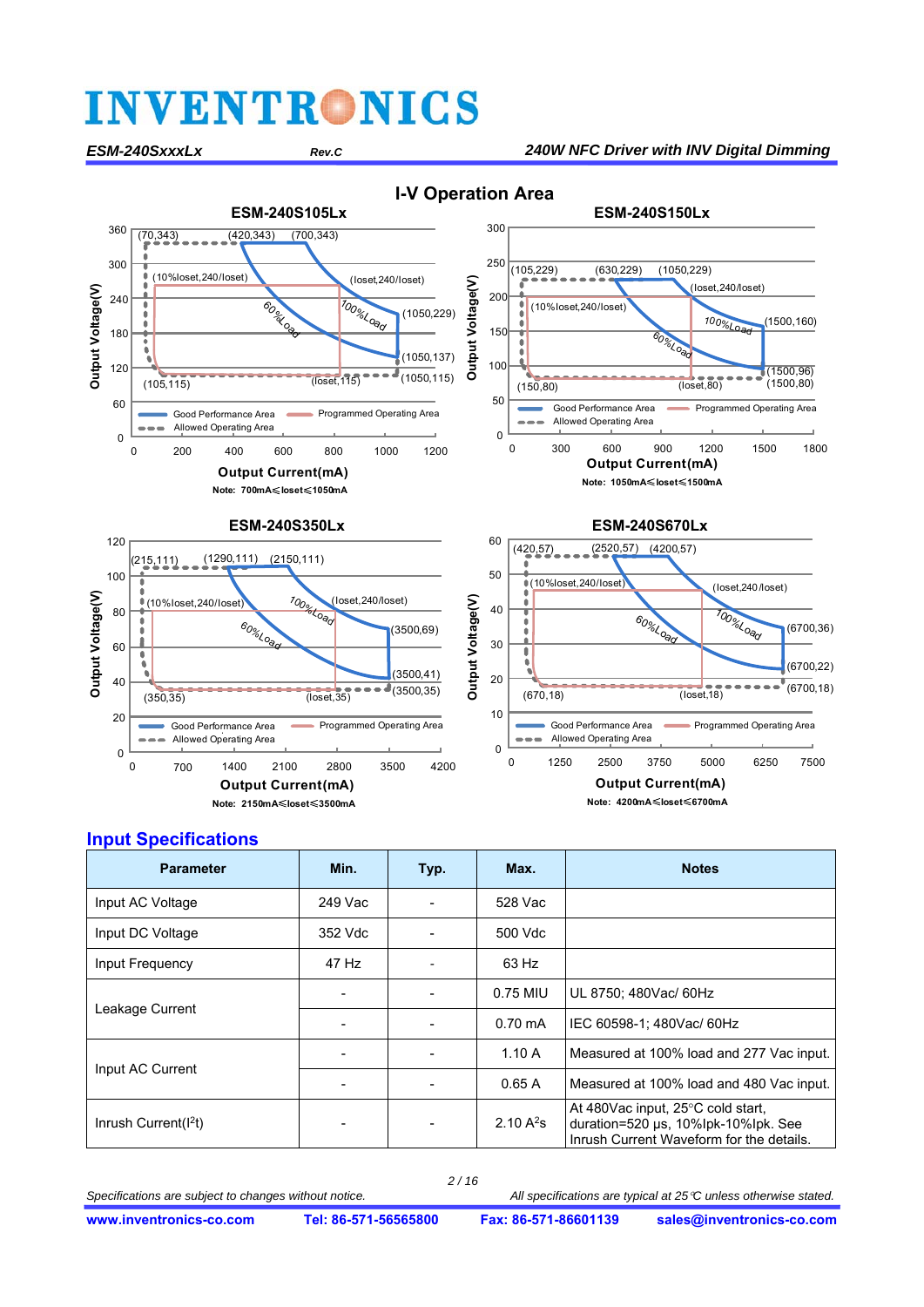## **Input Specifications (Continued)**

| <b>Parameter</b> | Min. | Typ.                         | Max.           | <b>Notes</b>                                            |  |
|------------------|------|------------------------------|----------------|---------------------------------------------------------|--|
| PF               | 0.9  | $\qquad \qquad \blacksquare$ | $\blacksquare$ | At 277-480Vac, 50-60Hz, 60%-100% Load<br>$(144 - 240W)$ |  |
| <b>THD</b>       | -    | $\qquad \qquad \blacksquare$ | 20%            |                                                         |  |

## **Output Specifications**

| <b>Parameter</b>                                                                           | Min.                                | Typ.           | Max.                                     | <b>Notes</b>                                                                                                              |
|--------------------------------------------------------------------------------------------|-------------------------------------|----------------|------------------------------------------|---------------------------------------------------------------------------------------------------------------------------|
| <b>Output Current Tolerance</b>                                                            | -5%loset                            | $\overline{a}$ | 5%loset                                  | At 100% load condition                                                                                                    |
| <b>Output Current Setting(loset)</b><br>Range                                              |                                     |                |                                          |                                                                                                                           |
| ESM-240S105Lx<br>ESM-240S150Lx<br>ESM-240S350Lx<br>ESM-240S670Lx                           | 70 mA<br>105 mA<br>215 mA<br>420 mA |                | 1050 mA<br>1500 mA<br>3500 mA<br>6700 mA |                                                                                                                           |
| <b>Output Current Setting Range</b><br>with Constant Power<br>ESM-240S105Lx                | 700 mA                              |                | 1050 mA                                  |                                                                                                                           |
| ESM-240S150Lx<br>ESM-240S350Lx<br>ESM-240S670Lx                                            | 1050 mA<br>2150 mA<br>4200 mA       |                | 1500 mA<br>3500 mA<br>6700 mA            |                                                                                                                           |
| <b>Total Output Current Ripple</b><br>$(pk-pk)$                                            |                                     | 5%lomax        | 10%lomax                                 | At 100% load condition, 20 MHz BW                                                                                         |
| Output Current Ripple at<br>< 200 Hz (pk-pk)                                               |                                     | 2%lomax        |                                          | At 100% load condition. Only this<br>component of ripple is associated with<br>visible flicker.                           |
| <b>Startup Overshoot Current</b>                                                           |                                     |                | 10%lomax                                 | At 100% load condition                                                                                                    |
| No Load Output Voltage<br>ESM-240S105Lx<br>ESM-240S150Lx<br>ESM-240S350Lx<br>ESM-240S670Lx |                                     |                | 400 V<br>290 V<br>120 V<br>75 V          |                                                                                                                           |
| Line Regulation                                                                            |                                     | L.             | $\pm 0.5\%$                              | Measured at 100% load                                                                                                     |
| Load Regulation                                                                            |                                     | $\blacksquare$ | $\pm 3.0\%$                              |                                                                                                                           |
| Turn-on Delay Time                                                                         | $\blacksquare$                      | $\blacksquare$ | 0.5s                                     | Measured at 277-480Vac input,<br>60%-100% Load                                                                            |
| Temperature Coefficient of loset                                                           | $\blacksquare$                      | $0.03\%$ /°C   | L.                                       | Case temperature = $0^{\circ}$ C ~Tc max                                                                                  |
| 12V Auxiliary Output Voltage                                                               | 10.8 V                              | 12 V           | 13.2 V                                   |                                                                                                                           |
| 12V Auxiliary Output Source<br>Current                                                     | 0 <sub>m</sub> A                    | L,             | 250 mA                                   | Return terminal is "Dim-"                                                                                                 |
| 12V Auxiliary Output Transient<br>Peak Current@ 6W                                         |                                     |                | 500 mA                                   | 500mA peak for a maximum duration of<br>2.2ms in a 6.0ms period during which time<br>the average should not exceed 250mA. |
| 12V Auxiliary Output Transient<br>Peak Current@10W                                         |                                     |                | 850 mA                                   | 850mA peak for a maximum duration of<br>1.3ms in a 5.2ms period during which time<br>the average should not exceed 250mA. |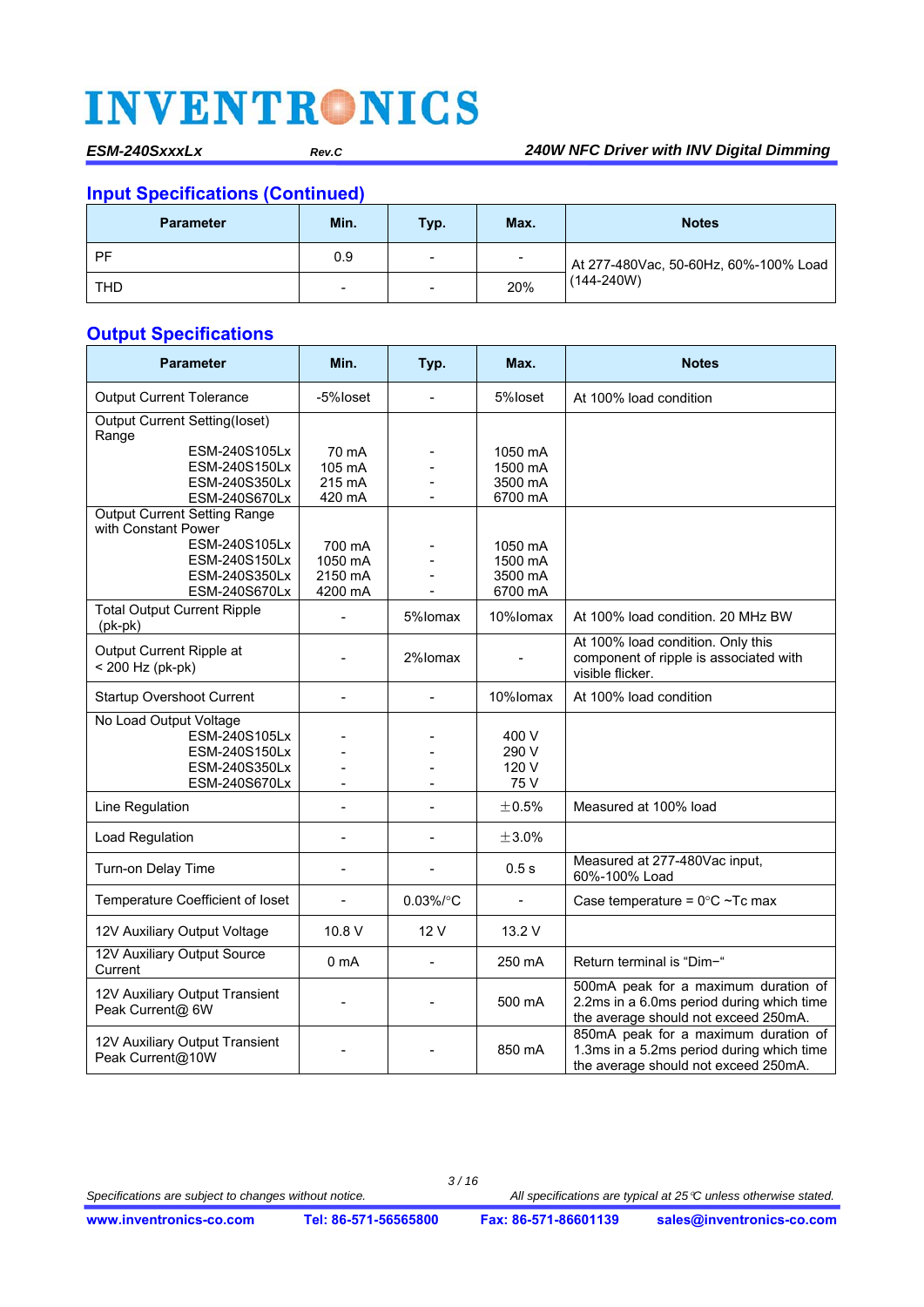### **General Specifications**

| <b>Parameter</b>                                     |                       | Min.            | Typ.                         | Max.            | <b>Notes</b>                                                                                                 |
|------------------------------------------------------|-----------------------|-----------------|------------------------------|-----------------|--------------------------------------------------------------------------------------------------------------|
| Efficiency at 277 Vac input:<br>ESM-240S105Lx        |                       |                 |                              |                 |                                                                                                              |
|                                                      | $lo = 700 \text{ mA}$ | 90.5%           | 92.5%                        |                 |                                                                                                              |
|                                                      | $lo = 1050$ mA        | 91.0%           | 93.0%                        |                 |                                                                                                              |
| ESM-240S150Lx                                        |                       |                 |                              |                 |                                                                                                              |
|                                                      | lo=1050 mA            | 90.0%           | 92.0%                        |                 | Measured at 100% load and steady-state                                                                       |
|                                                      | lo=1500 mA            | 90.0%           | 92.0%                        |                 | temperature in 25°C ambient;                                                                                 |
| ESM-240S350Lx                                        |                       |                 |                              |                 | (Efficiency will be about 2.0% lower if                                                                      |
|                                                      | $lo=2150$ mA          | 90.0%           | 92.0%                        |                 | measured immediately after startup.)                                                                         |
|                                                      | lo=3500 mA            | 88.5%           | 90.5%                        |                 |                                                                                                              |
| ESM-240S670Lx                                        |                       |                 |                              |                 |                                                                                                              |
|                                                      | $lo=4200$ mA          | 89.5%           | 91.5%                        |                 |                                                                                                              |
|                                                      | lo=6700 mA            | 87.5%           | 89.5%                        |                 |                                                                                                              |
| Efficiency at 400 Vac input:                         |                       |                 |                              |                 |                                                                                                              |
| ESM-240S105Lx                                        |                       |                 |                              |                 |                                                                                                              |
|                                                      | $lo = 700$ mA         | 91.5%           | 93.5%                        |                 |                                                                                                              |
|                                                      | lo=1050 mA            | 91.5%           | 93.5%                        |                 |                                                                                                              |
| ESM-240S150Lx                                        |                       |                 |                              |                 | Measured at 100% load and steady-state                                                                       |
|                                                      | lo=1050 mA            | 91.5%           | 93.5%                        |                 | temperature in 25°C ambient;                                                                                 |
|                                                      | $lo = 1500$ mA        | 91.0%           | 93.0%                        |                 | (Efficiency will be about 2.0% lower if                                                                      |
| ESM-240S350Lx                                        |                       |                 |                              |                 | measured immediately after startup.)                                                                         |
|                                                      | lo=2150 mA            | 91.0%           | 93.0%                        |                 |                                                                                                              |
|                                                      | lo=3500 mA            | 89.5%           | 91.5%                        |                 |                                                                                                              |
| ESM-240S670Lx                                        |                       |                 |                              |                 |                                                                                                              |
|                                                      | lo=4200 mA            | 90.5%           | 92.5%                        |                 |                                                                                                              |
|                                                      | lo=6700 mA            | 88.5%           | 90.5%                        |                 |                                                                                                              |
| Efficiency at 480 Vac input:<br>ESM-240S105Lx        |                       |                 |                              |                 |                                                                                                              |
|                                                      | $lo = 700$ mA         | 91.5%           | 93.5%                        |                 |                                                                                                              |
|                                                      | lo=1050 mA            | 92.0%           | 94.0%                        |                 |                                                                                                              |
| ESM-240S150Lx                                        |                       |                 |                              |                 |                                                                                                              |
|                                                      | $lo=1050$ mA          | 91.5%           | 93.5%                        |                 | Measured at 100% load and steady-state                                                                       |
|                                                      | lo=1500 mA            | 91.0%           | 93.0%                        |                 | temperature in 25°C ambient;                                                                                 |
| ESM-240S350Lx                                        |                       |                 |                              |                 | (Efficiency will be about 2.0% lower if                                                                      |
|                                                      | $lo=2150$ mA          | 91.0%           | 93.0%                        |                 | measured immediately after startup.)                                                                         |
|                                                      | lo=3500 mA            | 89.5%           | 91.5%                        |                 |                                                                                                              |
| ESM-240S670Lx                                        |                       |                 |                              |                 |                                                                                                              |
|                                                      | lo=4200 mA            | 90.5%           | 92.5%                        |                 |                                                                                                              |
|                                                      | lo=6700 mA            | 89.0%           | 91.0%                        |                 |                                                                                                              |
| Power Metering Accuracy                              |                       | $-1%$           |                              | 1%              | At 100% load condition                                                                                       |
| <b>Standby Power</b>                                 |                       |                 | 1.5W                         |                 | Measured at 480Vac/50Hz; Dimming off                                                                         |
| <b>MTBF</b>                                          |                       |                 | 203,000<br>Hours             |                 | Measured at 480Vac input, 80%Load and<br>25°C ambient temperature (MIL-HDBK-<br>217F)                        |
| Lifetime                                             |                       |                 | 106,000<br>Hours             |                 | Measured at 480Vac input, 80%Load and<br>70°C case temperature; See lifetime vs.<br>To curve for the details |
| <b>Operating Case Temperature</b><br>for Safety Tc_s |                       | $-40^{\circ}$ C | -                            | $+90^{\circ}$ C |                                                                                                              |
| Operating Case Temperature<br>for Warranty Tc_w      |                       | $-40^{\circ}$ C | $\qquad \qquad \blacksquare$ | $+80^{\circ}$ C | Case temperature for 5 years warranty<br>Humidity: 10% RH to 95% RH                                          |
| <b>Storage Temperature</b>                           |                       | $-40^{\circ}$ C | -                            | $+85^{\circ}$ C | Humidity: 5%RH to 95%RH                                                                                      |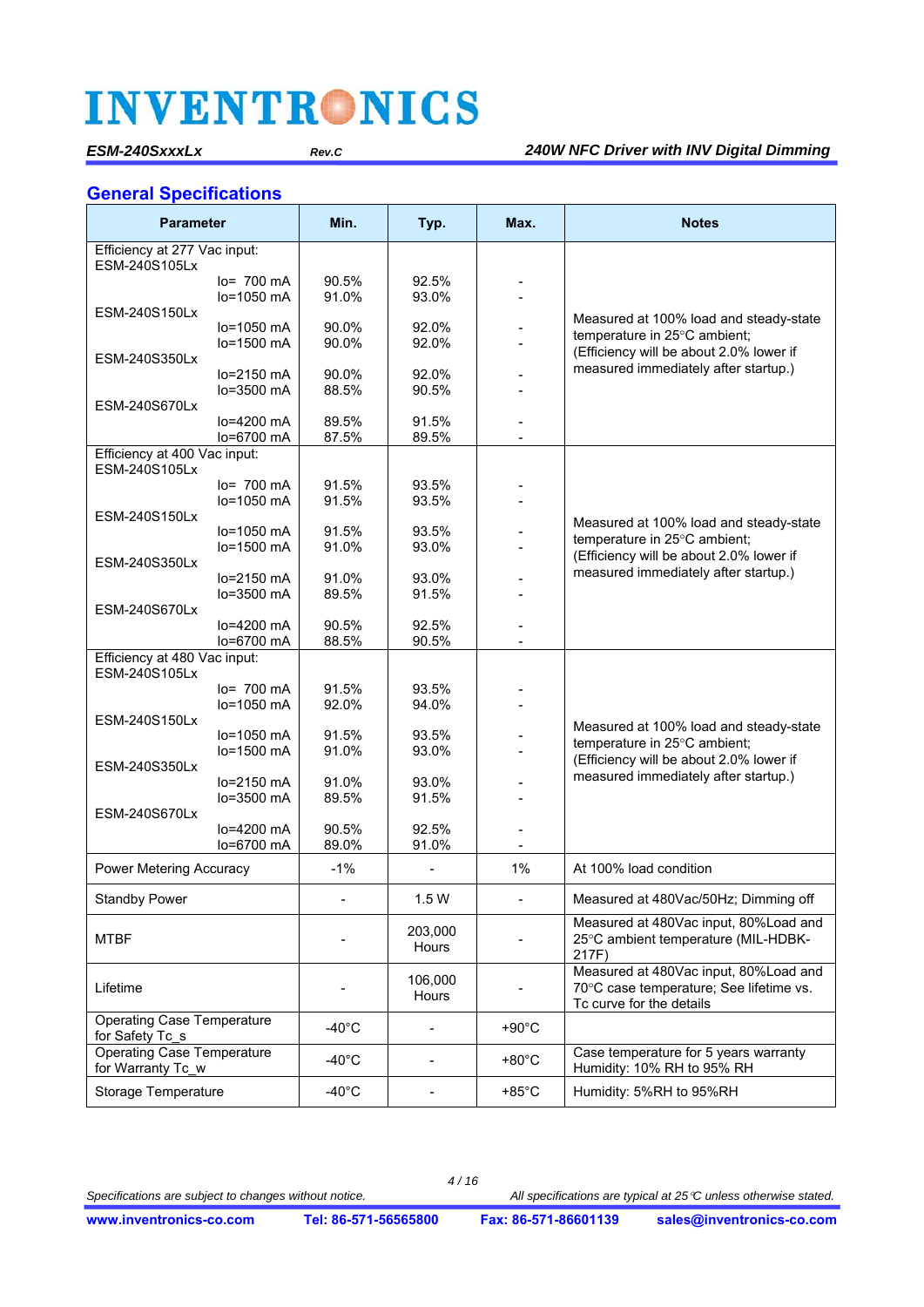## **General Specifications (Continued)**

| <b>Parameter</b>                    | Min.                           | Typ.  | Max.                     | <b>Notes</b>                   |
|-------------------------------------|--------------------------------|-------|--------------------------|--------------------------------|
| Dimensions                          |                                |       |                          | With mounting ear              |
| Inches $(L \times W \times H)$      | $7.91 \times 3.01 \times 1.52$ |       |                          | $8.58 \times 3.01 \times 1.52$ |
| Millimeters $(L \times W \times H)$ | $201 \times 76.5 \times 38.5$  |       |                          | $218 \times 76.5 \times 38.5$  |
| Net Weight                          | -                              | 1200q | $\overline{\phantom{0}}$ |                                |

## **Dimming Specifications**

|                                                                             | <b>Parameter</b>                                                 | Min.                                | Typ.                         | Max.            | <b>Notes</b>                                                                                                                                            |
|-----------------------------------------------------------------------------|------------------------------------------------------------------|-------------------------------------|------------------------------|-----------------|---------------------------------------------------------------------------------------------------------------------------------------------------------|
| Absolute Maximum Voltage on<br>the Vdim $(+)$ Pin                           |                                                                  | $-20V$                              | $\overline{\phantom{0}}$     | 20 V            |                                                                                                                                                         |
| Source Current on Vdim (+)Pin                                               |                                                                  | 200 uA                              | 300 uA                       | 450 uA          | $Vdim(+) = 0 V$                                                                                                                                         |
| ESM-240S105Lx<br>ESM-240S150Lx<br>ESM-240S350Lx<br>Dimming<br>ESM-240S670Lx |                                                                  | 10%loset                            |                              | loset           | 700 mA $\leq$ loset $\leq$ 1050 mA<br>1050 mA $\leq$ loset $\leq$ 1500 mA<br>2150 mA $\leq$ loset $\leq$ 3500 mA<br>4200 mA $\leq$ loset $\leq$ 6700 mA |
| Output<br>Range                                                             | ESM-240S105Lx<br>ESM-240S150Lx<br>ESM-240S350Lx<br>ESM-240S670Lx | 70 mA<br>105 mA<br>215 mA<br>420 mA |                              | loset           | 70 mA $\leq$ loset $<$ 700 mA<br>105 mA $\leq$ loset $<$ 1050 mA<br>215 mA $\leq$ loset $<$ 2150 mA<br>420 mA $\leq$ loset $<$ 4200 mA                  |
| Range                                                                       | Recommended Dimming Input                                        | 0 <sub>V</sub>                      | $\blacksquare$               | 10 V            |                                                                                                                                                         |
|                                                                             | Dim off Voltage                                                  |                                     | 0.5V                         | 0.65V           |                                                                                                                                                         |
|                                                                             | Dim on Voltage                                                   |                                     | 0.7V                         | 0.85V           | Default 0-10V dimming mode.                                                                                                                             |
| <b>Hysteresis</b>                                                           |                                                                  |                                     | 0.2V                         | $\blacksquare$  |                                                                                                                                                         |
| PWM in High Level                                                           |                                                                  | 3V                                  | $\overline{\phantom{0}}$     | 10 <sub>V</sub> |                                                                                                                                                         |
| PWM in Low Level                                                            |                                                                  | $-0.3V$                             | $\blacksquare$               | 0.6V            |                                                                                                                                                         |
|                                                                             | PWM in Frequency Range                                           | 200 Hz                              | $\qquad \qquad \blacksquare$ | 3 KHz           |                                                                                                                                                         |
| PWM in Duty Cycle                                                           |                                                                  | $1\%$                               |                              | 99%             |                                                                                                                                                         |
| Logic)                                                                      | PWM Dimming off (Positive                                        | 3%                                  | 5%                           | 8%              | Dimming mode set to PWM in PC<br>interface.                                                                                                             |
| PWM Dimming on (Positive<br>Logic)                                          |                                                                  | 5%                                  | 7%                           | 10%             |                                                                                                                                                         |
| <b>PWM Dimming off (Negative</b><br>Logic)                                  |                                                                  | 92%                                 | 95%                          | 97%             |                                                                                                                                                         |
| Logic)                                                                      | PWM Dimming on (Negative                                         | 90%                                 | 93%                          | 95%             |                                                                                                                                                         |
| Hysteresis                                                                  |                                                                  |                                     | 2%                           |                 |                                                                                                                                                         |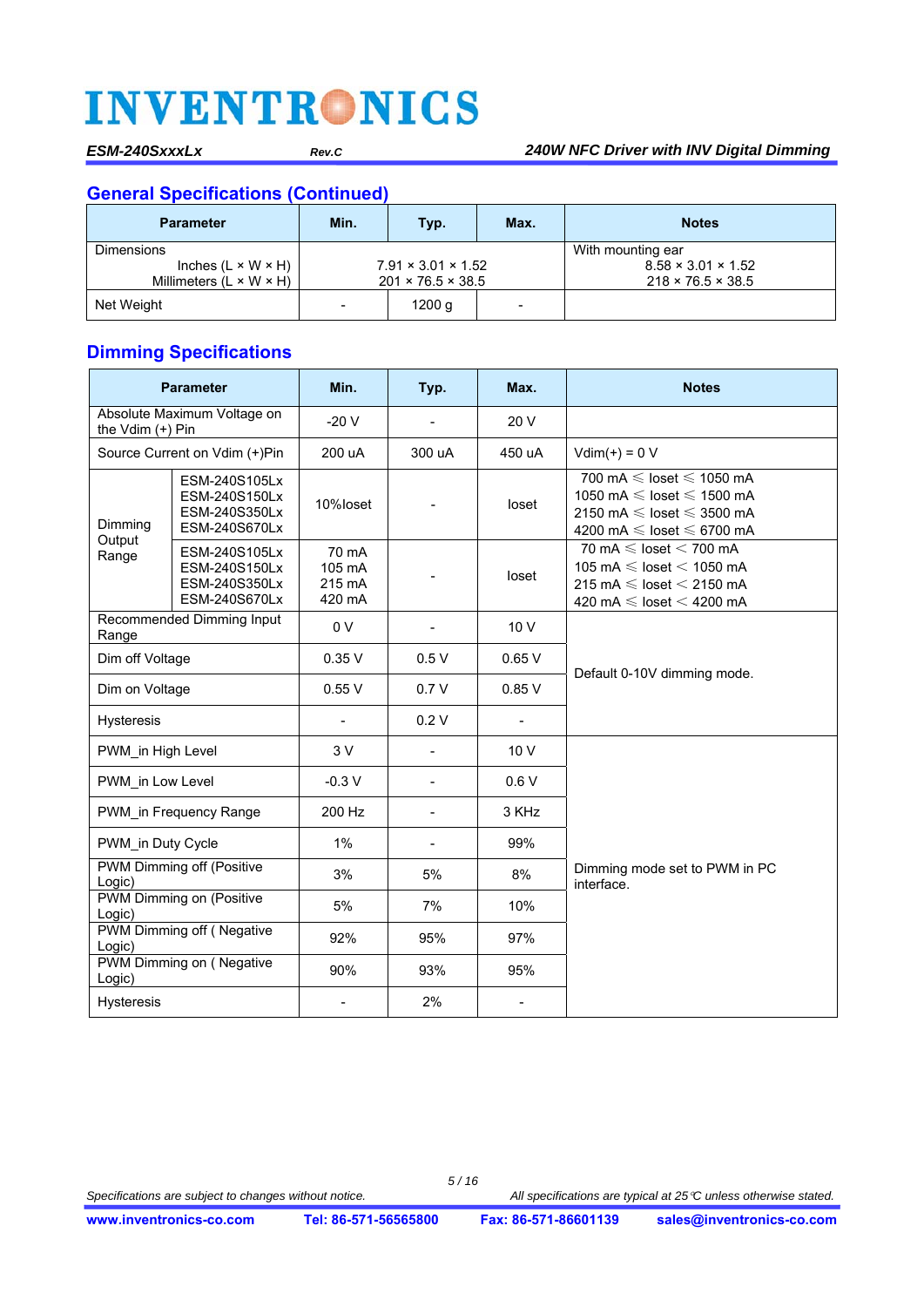### **Safety &EMC Compliance**

| <b>Safety Category</b>        | <b>Standard</b>                                                                                                                                                                                                                                                                              |
|-------------------------------|----------------------------------------------------------------------------------------------------------------------------------------------------------------------------------------------------------------------------------------------------------------------------------------------|
| UL/CUL                        | UL 8750, CAN/CSA-C22.2 No. 250.13                                                                                                                                                                                                                                                            |
| <b>ENEC</b>                   | EN 61347-1, EN 61347-2-13                                                                                                                                                                                                                                                                    |
| <b>CE</b>                     | EN 61347-1, EN 61347-2-13<br>EN 301 489-1<br>EN 301 489-3<br>EN 300 330<br>EN 62479/EN 50663/EN 50665/EN 50364                                                                                                                                                                               |
| <b>UKCA</b>                   | BS EN 61347-1, BS EN 61347-2-13<br>BS EN 301 489-1<br>BS EN 301 489-3<br>BS EN 300 330<br>BS EN 62479/BS EN 50663/BS EN 50665/BS EN 50364                                                                                                                                                    |
| <b>CB</b>                     | IEC 61347-1, IEC 61347-2-13                                                                                                                                                                                                                                                                  |
| EAC                           | ГОСТ Р МЭК 61347-1, ГОСТ IEC 61347-2-13                                                                                                                                                                                                                                                      |
| <b>EMI Standards</b>          | <b>Notes</b>                                                                                                                                                                                                                                                                                 |
| BS EN/EN 55015 <sup>(1)</sup> | Conducted emission Test & Radiated emission Test                                                                                                                                                                                                                                             |
| BS EN/EN 61000-3-2            | Harmonic current emissions                                                                                                                                                                                                                                                                   |
| BS EN/EN 61000-3-3            | Voltage fluctuations & flicker                                                                                                                                                                                                                                                               |
|                               | ANSI C63.4 Class B                                                                                                                                                                                                                                                                           |
| FCC Part $15^{(1)}$           | This device complies with Part 15 of the FCC Rules. Operation is subject to the following<br>two conditions: [1] this device may not cause harmful interference, and [2] this device<br>must accept any interference received, including interference that may cause undesired<br>Operation. |
| <b>EMS Standards</b>          | <b>Notes</b>                                                                                                                                                                                                                                                                                 |
| BS EN/EN 61000-4-2            | Electrostatic Discharge (ESD): 8 kV air discharge, 4 kV contact discharge                                                                                                                                                                                                                    |
| BS EN/EN 61000-4-3            | Radio-Frequency Electromagnetic Field Susceptibility Test-RS                                                                                                                                                                                                                                 |
| BS EN/EN 61000-4-4            | Electrical Fast Transient / Burst-EFT                                                                                                                                                                                                                                                        |
| BS EN/EN 61000-4-5            | Surge Immunity Test: AC Power Line: Differential Mode 6 kV, Common Mode 10 kV                                                                                                                                                                                                                |
| BS EN/EN 61000-4-6            | Conducted Radio Frequency Disturbances Test-CS                                                                                                                                                                                                                                               |
| BS EN/EN 61000-4-8            | Power Frequency Magnetic Field Test                                                                                                                                                                                                                                                          |
| BS EN/EN 61000-4-11           | <b>Voltage Dips</b>                                                                                                                                                                                                                                                                          |
| <b>BS EN/EN 61547</b>         | Electromagnetic Immunity Requirements Applies To Lighting Equipment                                                                                                                                                                                                                          |

**Note:** (1) This LED driver meets the EMI specifications above, but EMI performance of a luminaire that contains it depends also on the other devices connected to the driver and on the fixture itself.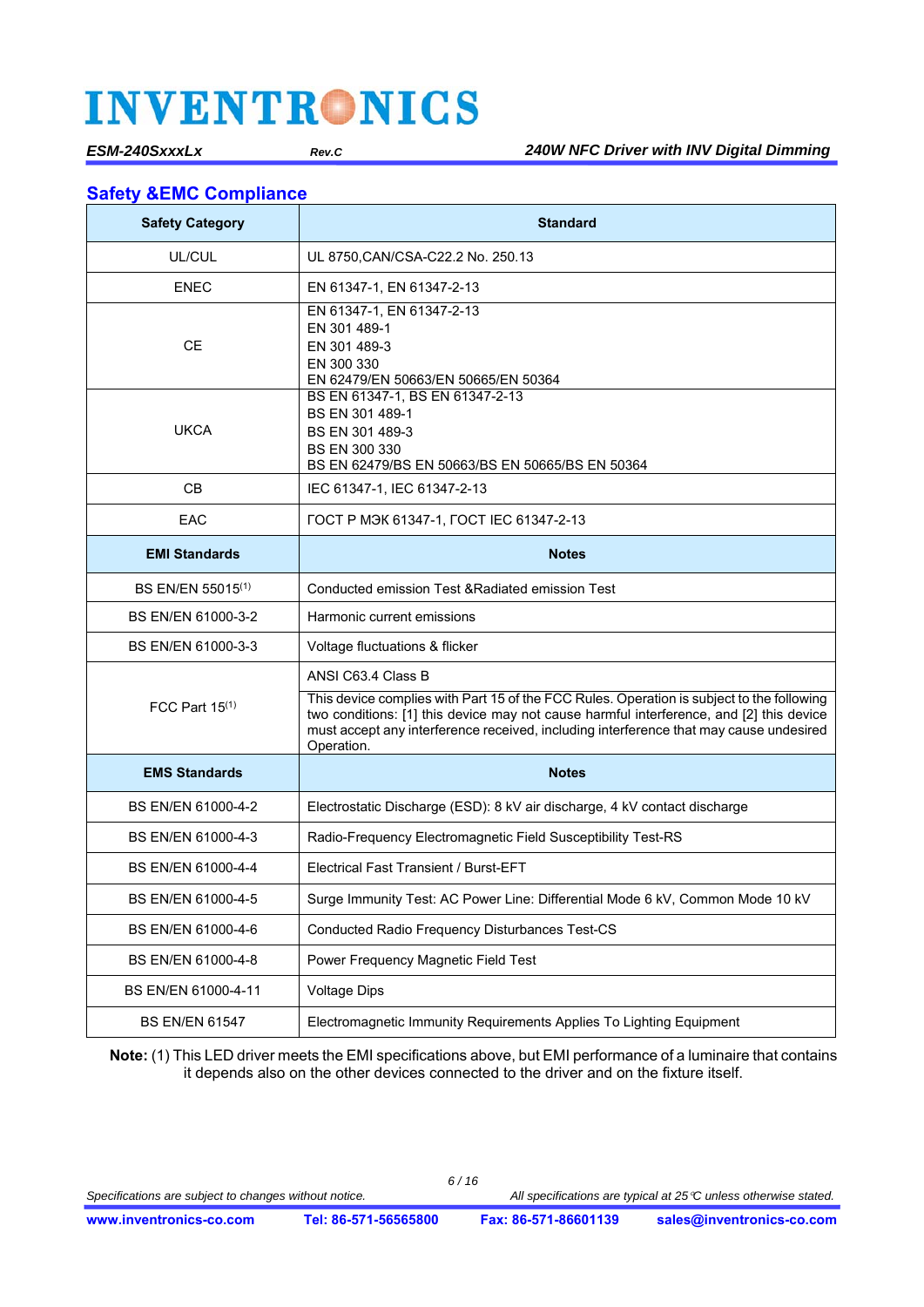#### **Lifetime vs. Case Temperature**





*7 / 16* Specifications are subject to changes without notice. **All specifications are typical at 25**<sup> $c$ </sup> unless otherwise stated.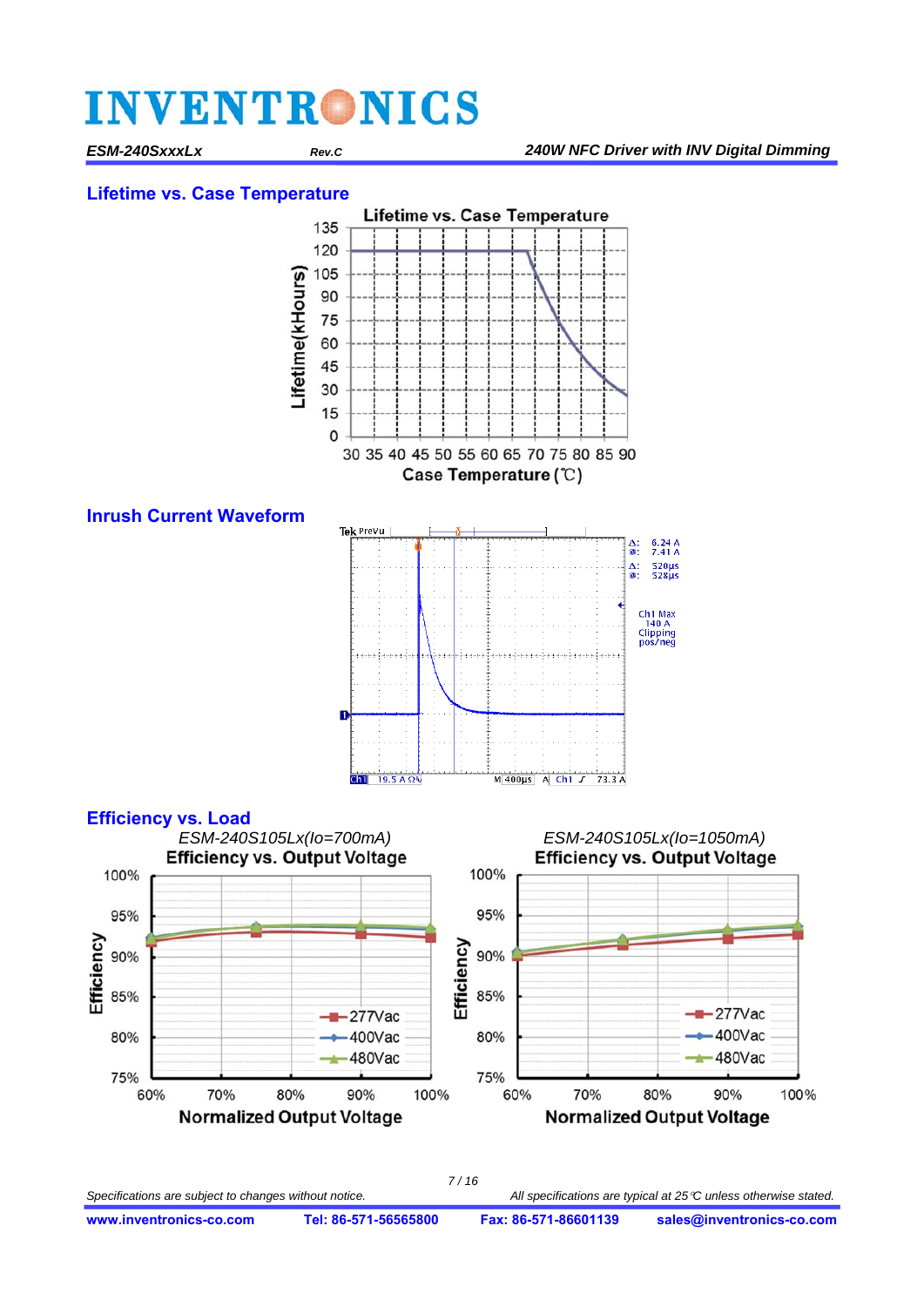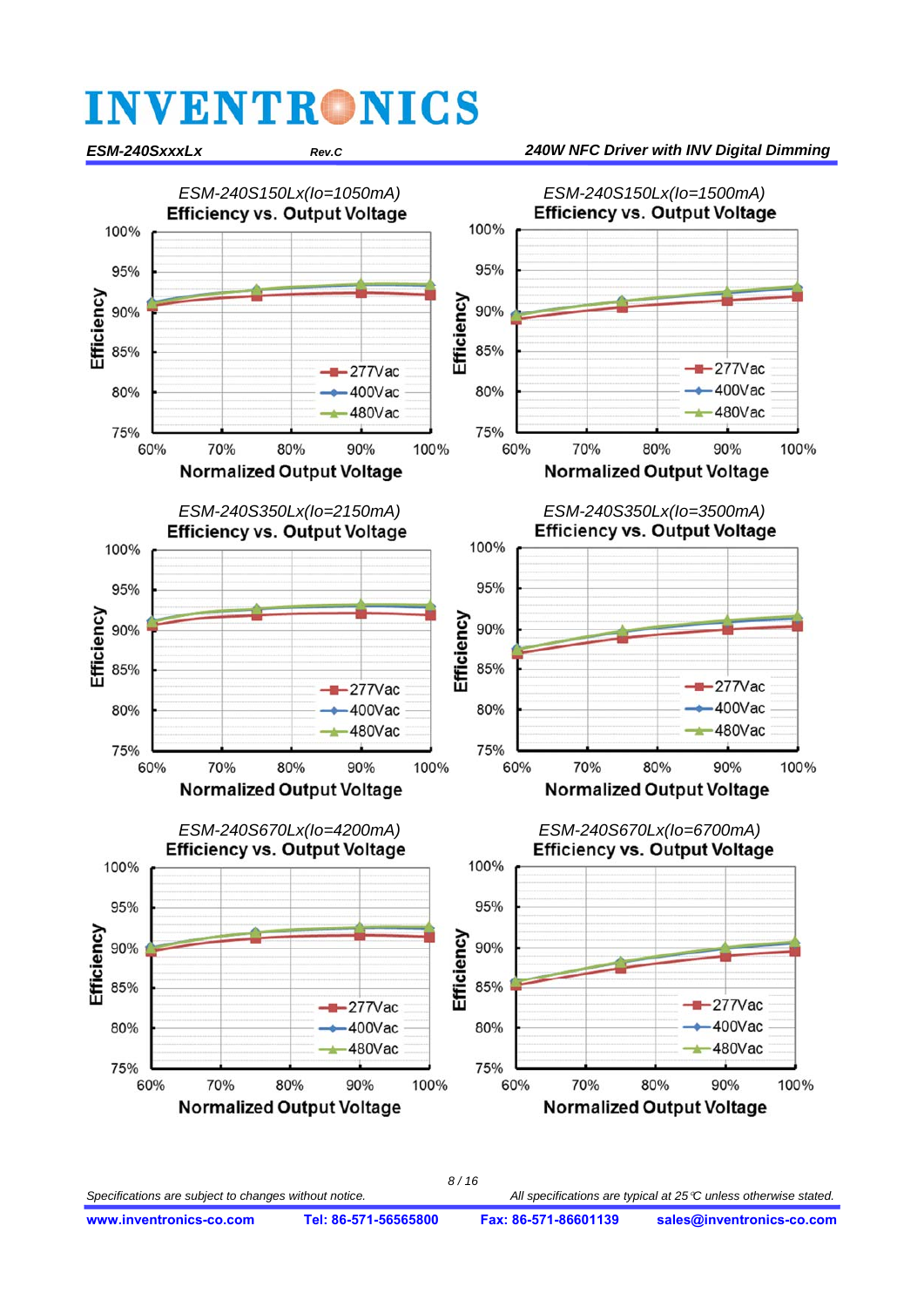### **Power Factor**



### **Total Harmonic Distortion**



### **Protection Functions**

| <b>Parameter</b>                  |                                               | Min.                                                                                                                                              | Typ.            | Max.      | <b>Notes</b>                                                                                                                          |  |  |
|-----------------------------------|-----------------------------------------------|---------------------------------------------------------------------------------------------------------------------------------------------------|-----------------|-----------|---------------------------------------------------------------------------------------------------------------------------------------|--|--|
| External<br>Thermal<br>Protection | R <sub>1</sub> (Start<br>derating)            |                                                                                                                                                   | 1.67 k $\Omega$ |           | The output current starts to decrease<br>linearly when the actual NTC resistance<br>value is lower than R1, until R2 is reached.      |  |  |
|                                   | R <sub>2</sub> (Stop<br>derating)             |                                                                                                                                                   | $1.27 k\Omega$  |           | When the actual NTC resistance value is<br>lower than R2, the output current will stay at<br>the programmed Protection Current Floor. |  |  |
|                                   | Protection<br><b>Current Setting</b><br>Range | 10%loset                                                                                                                                          | 20%loset        | 100%loset | 10% loset > lomin (default setting is 20%)                                                                                            |  |  |
|                                   |                                               | lomin                                                                                                                                             | 20%loset        | 100%loset | 10% loset $\leq$ lomin (default setting is 20%)                                                                                       |  |  |
| Over Temperature Protection       |                                               | Decreases output current, returning to normal after over temperature is removed.                                                                  |                 |           |                                                                                                                                       |  |  |
| <b>Short Circuit Protection</b>   |                                               | Auto Recovery. No damage will occur when any output is short circuited. The output<br>shall return to normal when the fault condition is removed. |                 |           |                                                                                                                                       |  |  |
| <b>Over Voltage Protection</b>    |                                               | Limits output voltage at no load and in case the normal voltage limit fails.                                                                      |                 |           |                                                                                                                                       |  |  |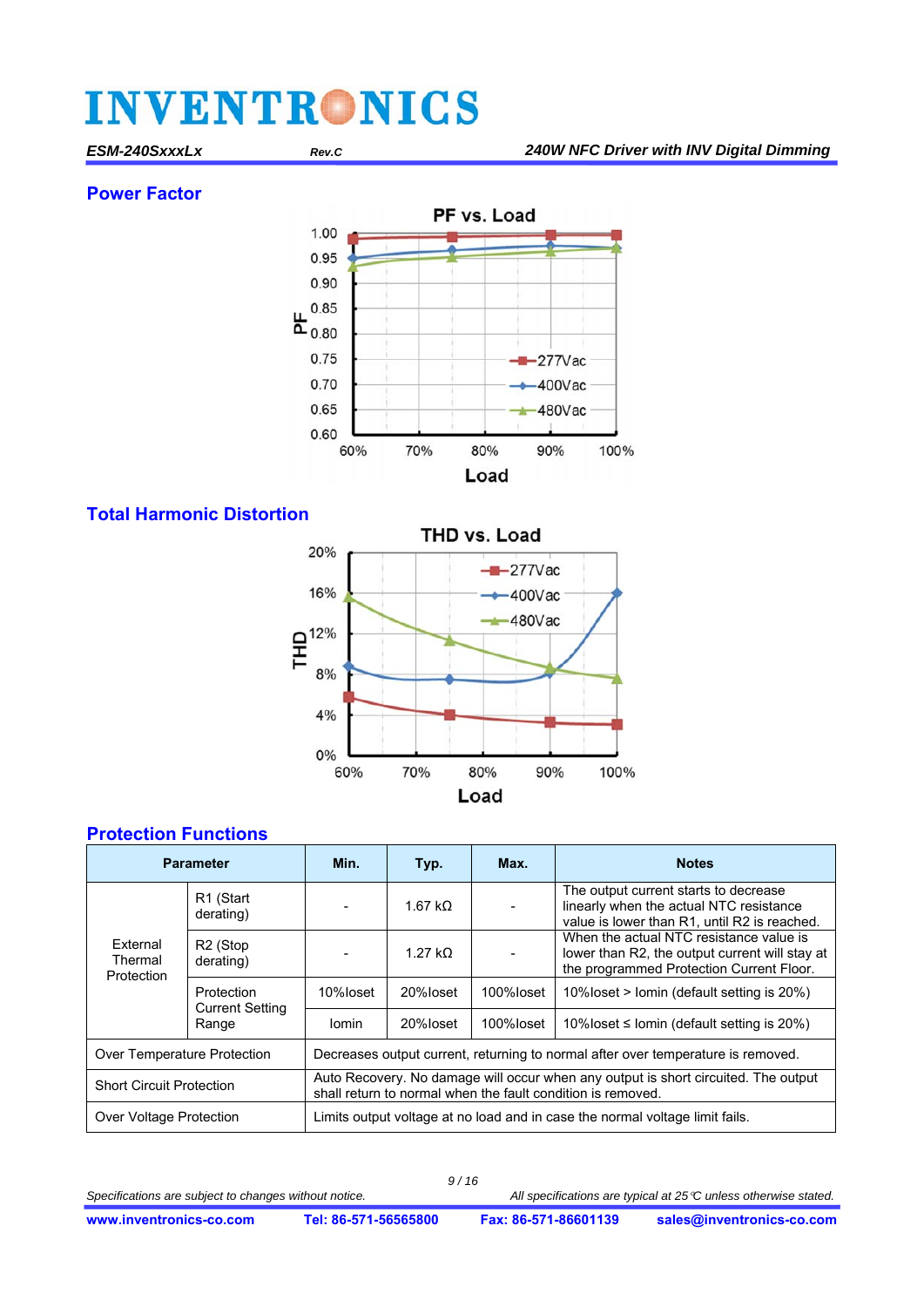### **Protection Functions (Continued)**

| <b>Parameter</b>                    |                                     | Min.    | Typ.    | Max.    | <b>Notes</b>                                                                                      |
|-------------------------------------|-------------------------------------|---------|---------|---------|---------------------------------------------------------------------------------------------------|
| Input Under                         | Input Protection<br>Voltage         | 220 Vac | 230 Vac | 240 Vac | Turn off the output when the input voltage<br>exceeds protection voltage.                         |
| Voltage<br>Protection<br>(IUVP)     | Recovery<br>Voltage                 | 230 Vac | 240 Vac | 250 Vac | Auto Recovery. The driver will restart when<br>the input voltage falls below recovery<br>voltage. |
| Input Over<br>Voltage<br>Protection | Input Over<br>Voltage<br>Protection | 550 Vac | 570 Vac | 590 Vac | Turn off the output when the input voltage<br>exceeds protection voltage.                         |
|                                     | Input Over<br>Voltage<br>Recovery   | 530 Vac | 550 Vac | 570 Vac | Auto Recovery. The driver will restart when<br>the input voltage falls below recovery<br>voltage. |
|                                     | Max. of Input<br>Over Voltage       |         |         | 590 Vac | The driver can survive for 8 hours with<br>input voltage stress of 590Vac.                        |

**Note:** (1) The recommended NTC type is 10kΩ NTC, Murata NCP18XH103J03RB.

### **Input Under Voltage Protection Diagram**



**Input Over Voltage Protection Diagram** 

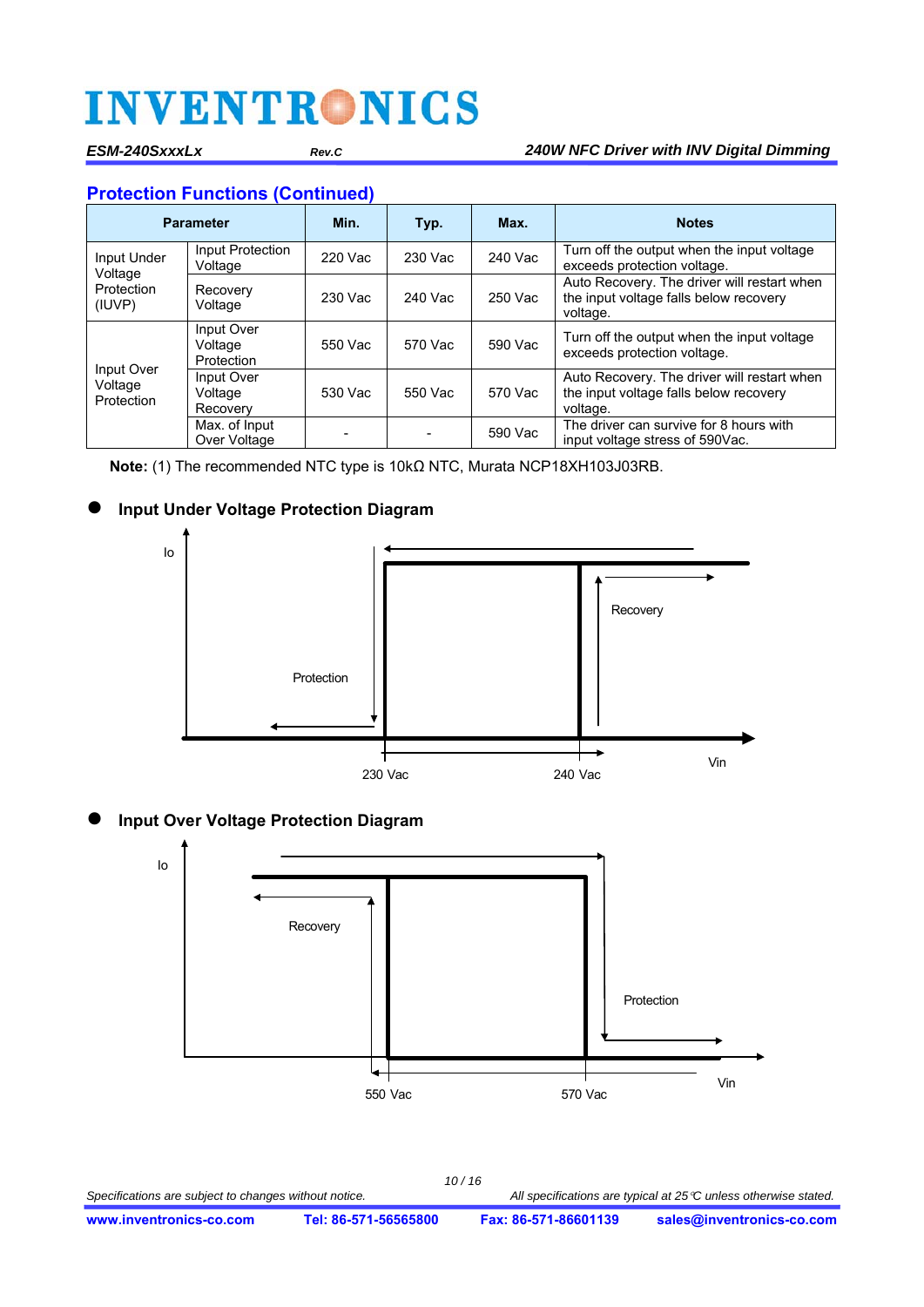### **Dimming**

### **0-10V Dimming**

The recommended implementation of the dimming control is provided below.





**Implementation 2**: **Negative logic** 

#### **Notes:**

- 1. Do NOT connect Dim− to the output V− or V+, otherwise the driver will not work properly.
- 2. The dimmer can also be replaced by an active 0-10V voltage source signal or passive components like zener.
- 3. When 0-10V negative logic dimming mode and Dim+ is open, the driver will dim to off and be standby.

### **PWM Dimming**

The recommended implementation of the dimming control is provided below.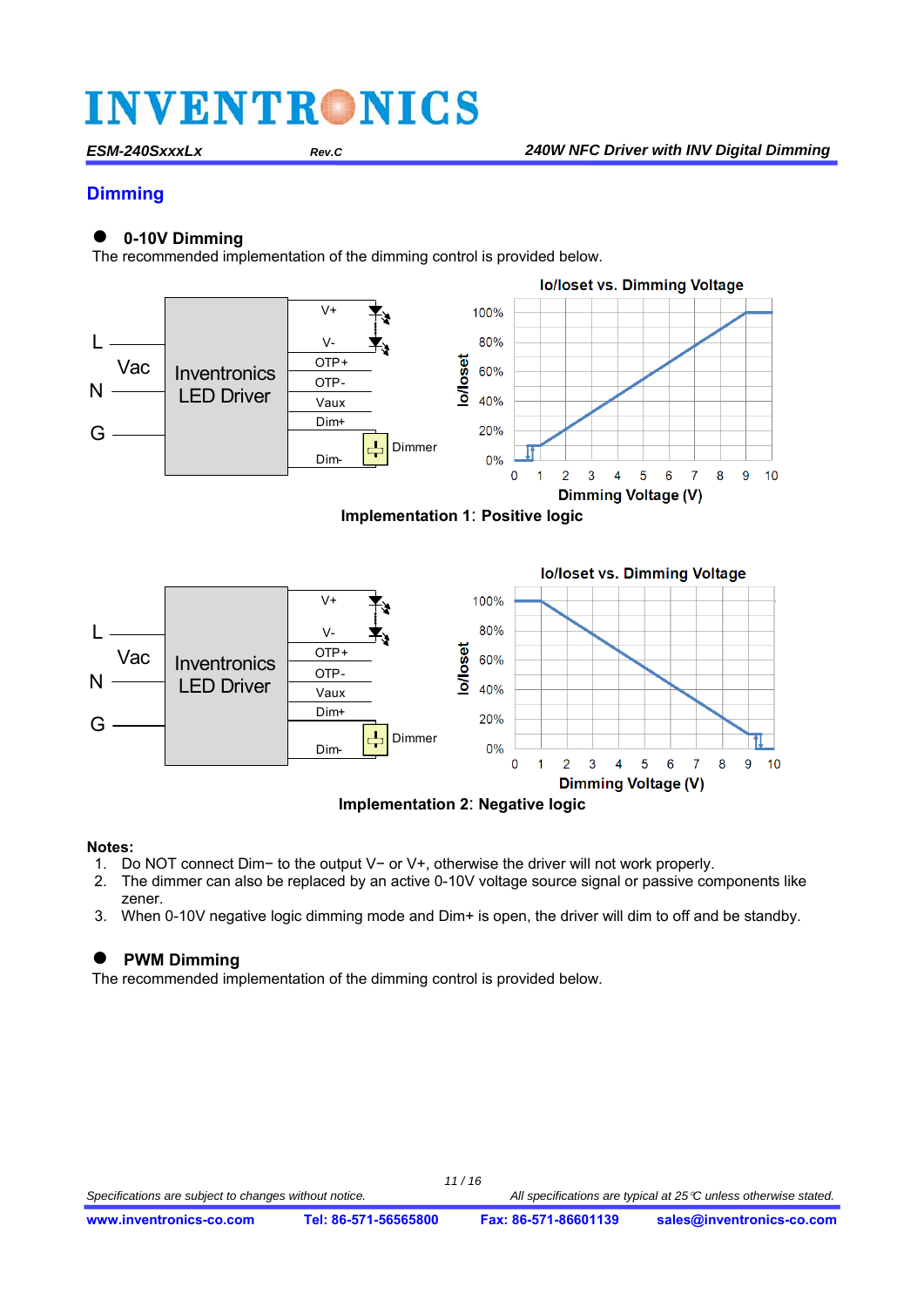

**Implementation 4**: **Negative logic** 

 $0%$ 

 $20%$ 

40%

**PWM** duty cycle

60%

80%

100%

#### **Notes:**

- 1. Do NOT connect Dim− to the output V− or V+, otherwise the driver will not work properly.
- 2. When PWM negative logic dimming mode and Dim+ is open, the driver will dim to off and be standby.

### **Time Dimming**

Time dimming control includes 3 kinds of modes, they are Self Adapting-Midnight, Self Adapting-Percentage and Traditional Timer.

- **Self Adapting-Midnight**: Automatically adjusts the dimming curve based on the on-time of past two days (if difference <15 minutes), assuming that the center point of the dimming curve is midnight local time.
- **Self Adapting-Percentage**: Automatically adjusts the on-time of each step by a constant percentage = (actual on-time for the past 2 days if difference <15 min) / (programmed on-time from the dimming curve).
- **Traditional Timer**: Follows the programmed timing curve after power on with no changes.

#### **Output Lumen Compensation**

Output Lumen Compensation (OLC) may be used to maintain constant light output over the life of the LEDs by driving them at a reduced current when new, then gradually increasing the drive current over time to counteract LED lumen degradation.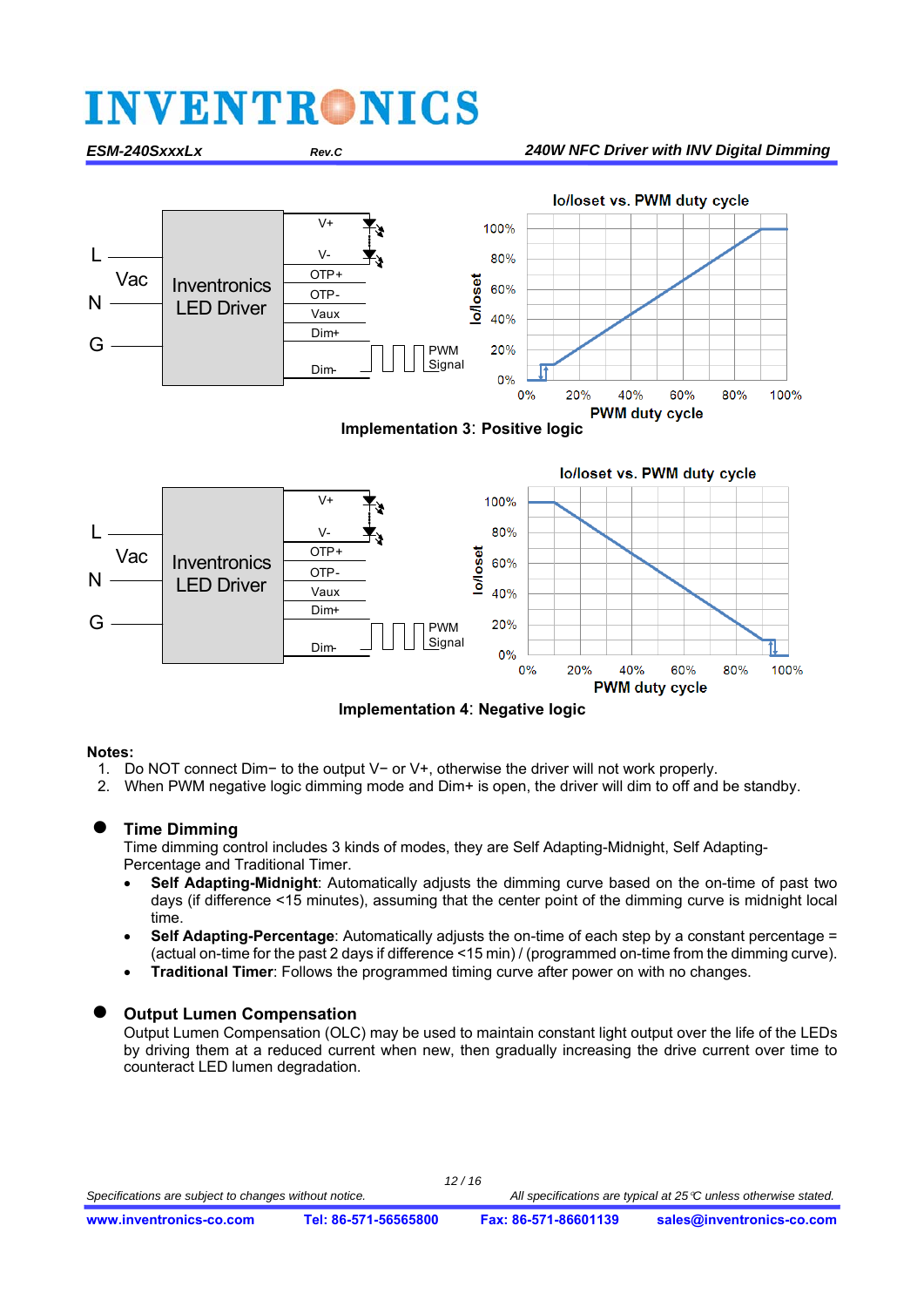#### **End Of Life**

End-of-Life (EOL) is providing a visual notification to a user that the LED module has reached the end of manufacturer-specified life and that the replacement is recommended. Once active, an indication is given at each power-up of the driver, which the driver indicates this through a lower light output during the first 1 minute before normal operation is continued.

### **Digital Dimming**

Inventronics Digital Dimming is a UART (Universal Asynchronous Receive Transmitter) based communication protocol and is compliant with T/CSA-051 standard. Please refer to Inventronics Digital Dimming file for details.

### **Programming Connection Diagram**



**Note:** The driver does not need to be powered on during the programming process.

**Please refer to [PRG-NFC-H](https://www.inventronics-co.com/product/prg-nfc-h/) or [PRG-NFC-D \(](https://www.inventronics-co.com/product/prg-nfc-d/)Programmer) datasheet for details.**

*13 / 16*

Specifications are subject to changes without notice. **All specifications are typical at 25**<sup> $c$ </sup> unless otherwise stated.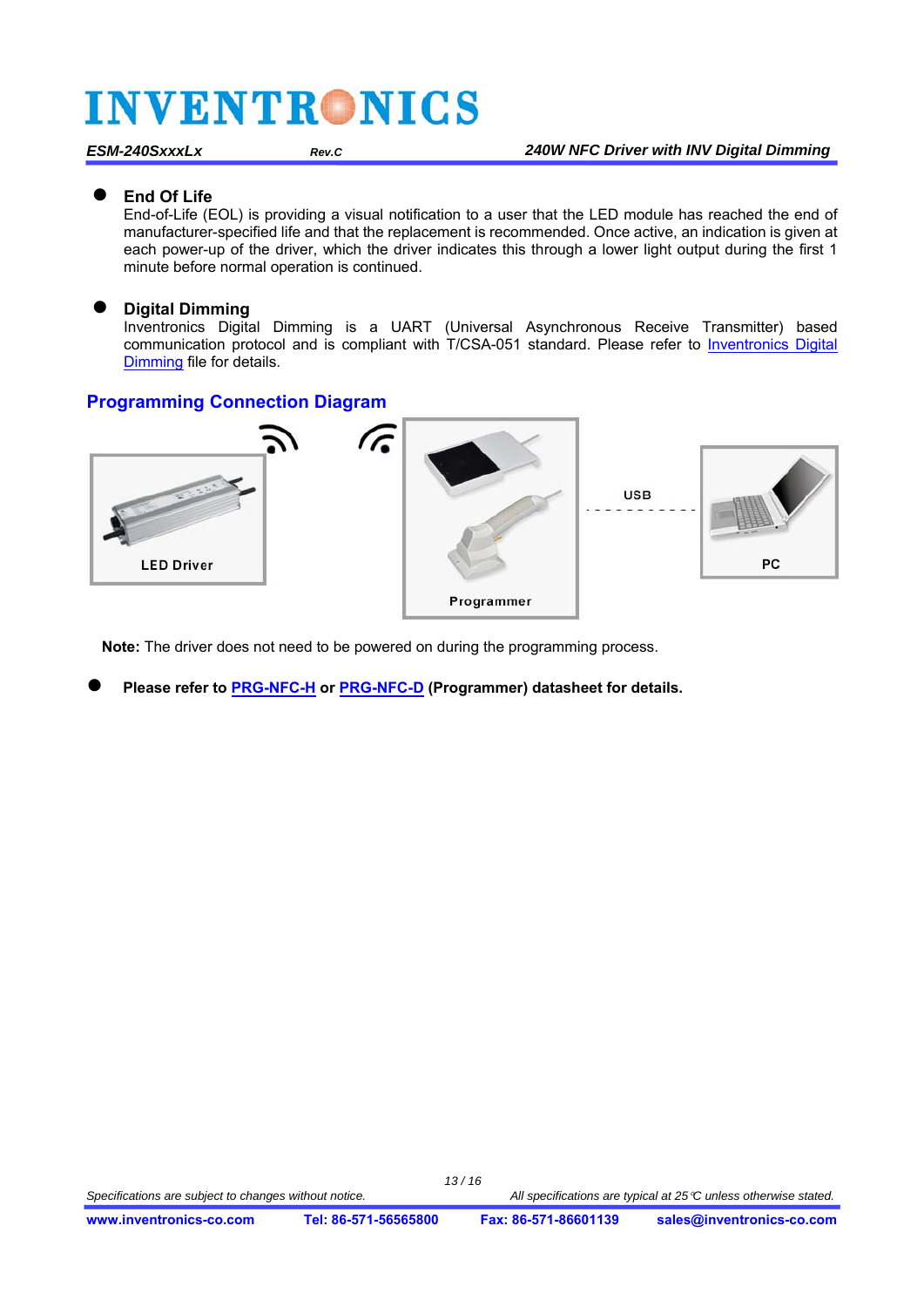### **Mechanical Outline**

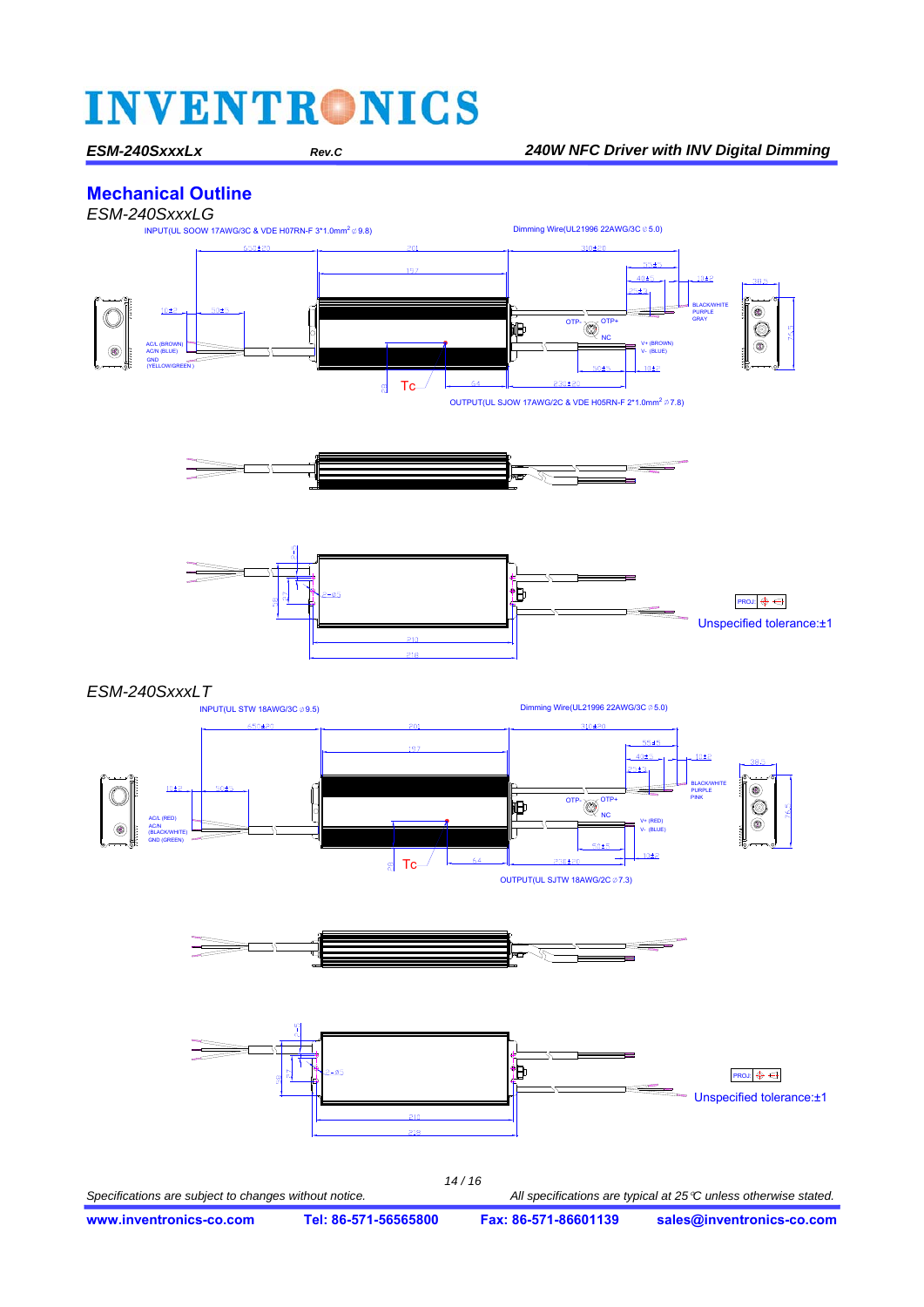#### *Optional Cable Parts*



 **The external thermal protection cable used for the ESM series drivers can be supplied by Inventronics, please contact the sales for ordering if necessary. For the details of cable, please refer to [CAB-OTPG](https://www.inventronics-co.com/product/cab-otpg/) (Cable) datasheet.**

#### **RoHS Compliance**

Our products comply with reference to RoHS Directive (EU) 2015/863 amending 2011/65/EU, calling for the elimination of lead and other hazardous substances from electronic products.